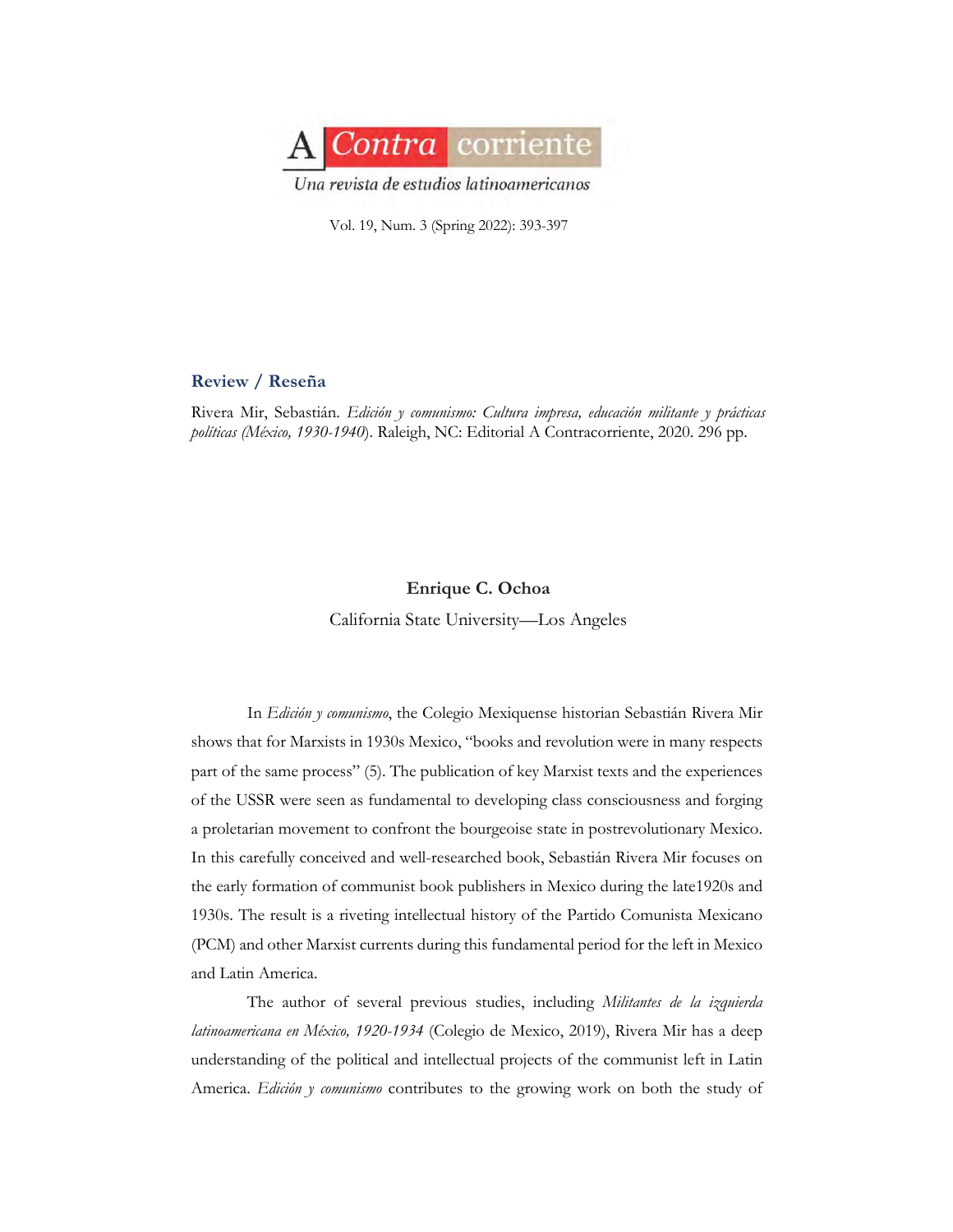## Ochoa 394

While outside the scope of *Edición y comunismo*, these early Marxist publishing efforts should be seen within the context of previous revolutionary publishing projects. Over the past few decades there has been a growing body of work on anarchist movements and their intellectual and cultural projects. Mexico has been an important focus of this literature, beginning with the publication of studies on the Flores Magón movement in the 1960s and early 1970s by Lowell Blaisdell, James Cockcroft, Juan Gómez-Quiñonez, Armando Bartra, and John Hart, and more recent work by Claudio Lomnitz, Devra Weber, and Nicole Guidotti-Hernandez. In the introduction to his now classic 1972 compilation of *Regeneración*, Bartra characterizes the newspaper as the principle arm of the Magonista revolutionaries. For other Latin American movements, Oswaldo Bayer, Angel Cappelletti, Juan Suriano, and Kerwin Shafer have demonstrated the revolutionary significance of anarchist intellectuals and their publications. Despite this rich historiography, studies of communist movements have tended to focus on political struggles often devoid of the intellectual and educational work in which parties and activists were engaged.

*Edición y comunismo* marks a crucial shift in the scholarship on communism in Latin America. Rivera Mira turns our attention to the intellectual projects of the PCM and their efforts to provide Marxist educational material for party cadre and rank and file. Following an introduction that grounds the study in the literature of the history of publishing projects of the Latin American left, *Edición y comunismo* is organized into seven chapters and an epilogue. Chapter 1 sets the context of revolutionary internationalism, the Communist International, and Socorro Rojo (International Red Aid) in the 1920s and 1930s and the ways that shifts in internationalist strategy shaped parties in Latin America and affected "local initiatives of the transnational company, that was the communist party" (19). Particularly interesting in this chapter is Rivera Mir's discussion of the list of reading material for party cadre developed by the Chilean communist party in 1933. After analyzing the party's syllabus, he shows that most of the required reading was comprised of translations of the writings of Lenin, Stalin, and Bukharin; few works addressed Latin America specifically. Rivera Mir argues that this absence reflects the precarity of publishing operations that suffered from scant financial resources and government repression. Chapter 2 focuses specifically on how government repression hindered the growth of the PCM and its publishing operations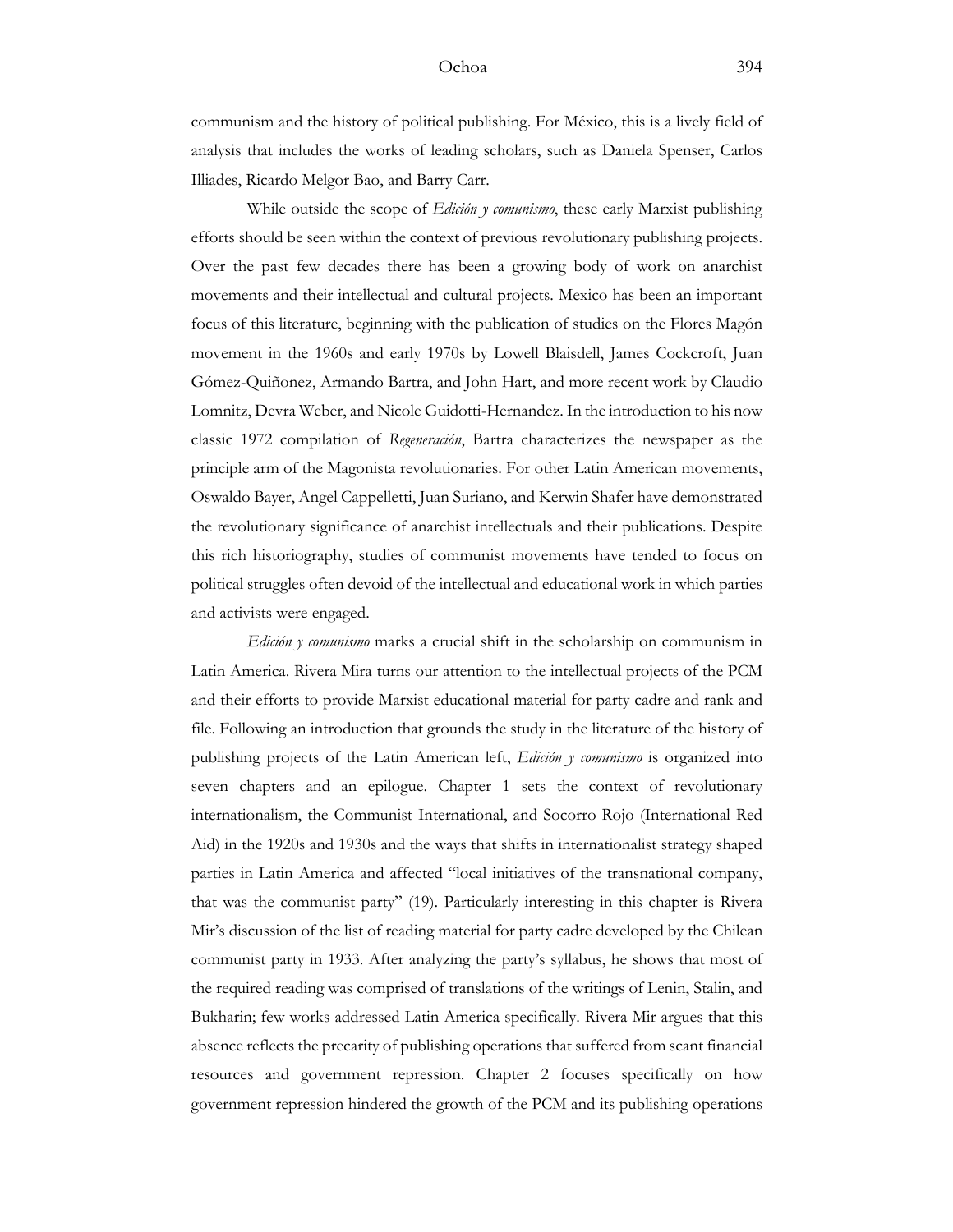throughout the 1920s and early 1930s. Nevertheless, the legacy of the Mexican revolution and the regime's ostensible anti-imperialism helped make Mexico a center for revolutionary exiles throughout Latin America.

In Chapters 3 and 4, Rivera Mir analyzes two of Mexico's early revolutionary publishers, Ediciones Frente Cultural and Ediciones Popular. Beginning in the late 1920s, Ediciones Frente Cultural was published by the Navarro Orejel brothers who owned Liberería Navarro. Using the slogan "Theory and Action for a Better World," they published Marxist theoretical works—mainly translations of Marx and Engels and Lenin—that were low cost and accessible to party militants and a broader audience. While not a project of the PCM, it was promoted in *El Machete*, the party's newspaper. Ediciones Frente Cultural maintained its autonomy and tried not to appear "too red," given the government repression that forced the PCM to operate clandestinely until the mid-1930s. The presidency of Lázaro Cardenas (1934-40) provided openings for leftwing publishers and the PCM, such that by the end of the decade Mexico would become a leading producer of Marxist literature in Spanish. The Cárdenas government subsidized newsprint, developed socialist education programs, and sponsored publishing projects such as the Secretaría de Educación Pública's series La Biblioteca del Obrero y Campesino (75). Many of these organizing projects would include PCM members and other Marxists.

Throughout the study, Rivera Mir underscores the crucial role of the translators of Marxist literature in Mexico. Translators were interpreters of key works and served as intellectual and cultural brokers. Many were exiled in Mexico and were bridges to international movements. Among the translators Rivera Mir introduces us to include Armen Ohanian, an Armenian writer and artist who came to Mexico in 1934 and translated texts from Russian; Spanish exiled intellectuals, such as Wenceslao Roces and Diego Rosado de la Espada; and Mexican translators J.D. Sobrino Trejo and Manuel Díaz Ramírez. He also focuses on Pedro Geoffroy Rivas and Rodolfo Jimenez Barrios, two Salvadoran intellectuals and translators living and studying in Mexico. Rivas translated at least 5 works of Marxist theory between 1935 and 1939 and wrote his UNAM Licenciatura thesis analyzing Engles' *Origen of the Family, Private property, and the State*. Rodolfo Jimenez Barrios was a poet, revolutionary, and law student who translated several works and authored the 1935 pamphlet, *Misión de las masas estudiantiles en Centro America*.

As Mexican politics opened under Cárdenas, the PCM called on publishers to increase their publications of Marxist theory and revolutionary movements. In 1937,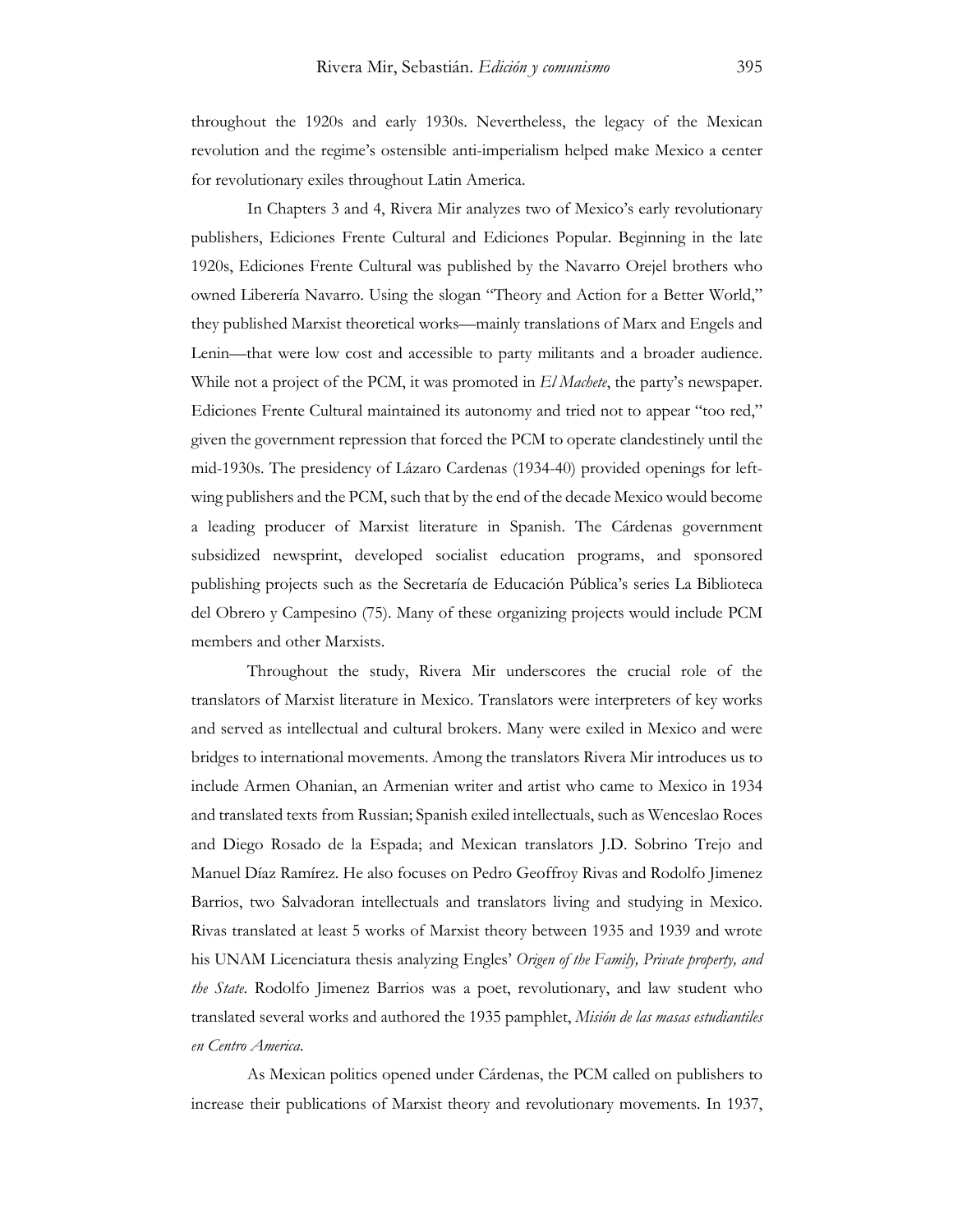## Ochoa 396

Editorial Popular was founded as a project of the PCM and with the support of the Comintern. Editorial Popular published the writings of PCM leaders Hernán Laborde and Miguel A. Velasco and, unlike Ediciones Frente Cultural, did not shy away from publishing about the class struggle in Mexico. Between 1937 and 1940, it had published 65 books, which reflected the growth of the party and radicalism in Mexico.

PCM leaders began to realize that to build a truly working-class party, they should be publishing works specifically written for workers and campesinos. One party official argued that new formats were needed, "using large posters made understandable to them, making pamphlets and literature with large print, and if they can't understand that, using photographs; we have to publish literature that reflects all topics of interest to the masses. Until now, we have done little of this" (124-125). It seems that the PCM did not heed this call through Editorial Popular, however other revolutionary publishers, such as Talleres Gráficas Populares, created broad sheets and graphics to reach campesinos and workers. Rivera Mir's discussion of the intention and reception of publications is particularly interesting, though it provides source and methodological challenges.

In Chapter 5, Rivera Mir argues that one way to gauge the significance of Marxism and communism in Mexican intellectual, working class, and political circles is to examine the publications of the right-wing. The 1930s also saw the growth of rightwing parties and publishers, representing a range of tendencies including social Catholicism, nationalism, and fascism. Former communist Rubén Sánchez Mallén and anti-reelection nationalist politician Luis Cabrera each penned several tracts purporting to expose the growing influence of communism and the USSR in Mexico. The Acción Civica Nacional published a pamphlet series titled Socialism and Communism and Common Sense. Three separate pamphlets (6-8) focused on The *Horrors of Socialist Atheism* in Spain, Russia, and Mexico (1937). Another pamphlet, titled *The Bad Results of Socialism and Communism,* had a cover with an illustration of a female vampire sucking the blood of a priest, with the subtitle "The Heroine of the Popular Front." The trope of the vampirette underscored rightwing fears of the loss of private property and proprietary control over women's bodies. The threat of women's bodily autonomy was also the subject of a pamphlet by the Asociación Nacional de Pequeños Proprietarios that pronounced, "we will not permit the evil communists to preach what they call *free love*, that is, the freedom of our women, our sisters, our daughters, to be delivered when it best suits the seducers. We campesinos are men who know how to guard the honor